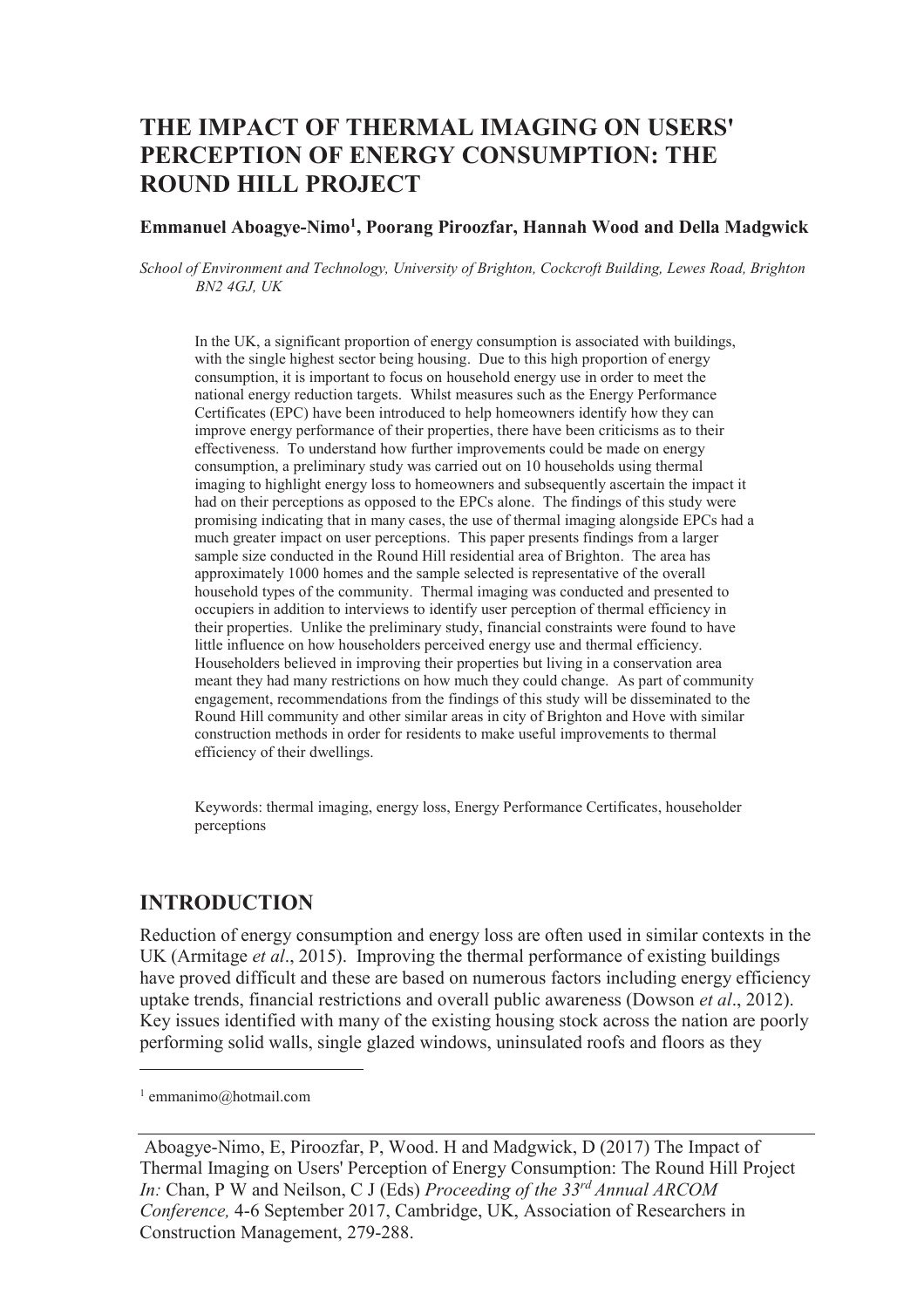dissipate most of the heat energy in the households (Ibid.). Remediation of the above issues require a holistic approach. Thus factors such as financial constraints cannot be resolved without incorporating a good understanding of the needs of the building fabric such as traditional listed buildings (see Menconi *et al*., 2016). This research follows an initial study that was conducted to ascertain whether Energy Performance Certificates (EPC) alone were capable of helping householders to reduce energy consumption of households (see Aboagye-Nimo *et al*., 2016). The initial paper concluded that more techniques were needed to be incorporated (e.g. visual aids such as thermal images) in order to help householders understand and manage energy consumption more efficiently. In this paper, the standard EPCs are used alongside thermal images to help householders in a 'conservation area' gain a better understanding of their property's energy loss and which areas to tackle as a means of attaining thermal efficiency.

A literature review on household energy consumption in the UK is presented first. This is followed by a description of the setting of the case study namely the *Round Hill Conservation Area* in Brighton, UK. Following this, the research methods and the findings of the empirical work are presented. The paper is concluded by highlighting the practical implications of the study and recommendations for future research.

# **HOUSEHOLD ENERGY CONSUMPTION**

The thermal efficiency and energy performance of UK housing are governed by the Energy Performance of Building (Certificates and Inspections) Regulations2007 (Parkinson *et al*., 2013). This follows the European Union Directive 2002/91/EC; Directive on the energy performance of buildings (Official Journal of the European Communities, 2003). EPCs are used as the main means of measurement of energy performance of households in the UK (Davis *et al*., 2014). Thus is has a direct impact on householders' perceptions of thermal efficiency and energy performance (Ibid.).

## **Energy Performance Certificates**

Energy Performance Certificates (EPC) are certificates issued by certified assessors who examine households based on insulation, heating systems and window types to evaluate a particular property's energy efficiency (Parkinson *et al*., 2013). EPCs show property details such as address, type (e.g. detached house), date of inspection, certificate date and floor area (Department of Energy and Climate Change (DECC), 2013). The DECC set energy consumption targets in a scheme known as 'The Carbon Plan' whereby emissions would be cut by at least 34% by 2020 and 80% 2050. Figure 1 shows a typical Energy Efficiency Rating and Environmental Rating section of the EPCs where property owners and occupiers can see scales from A to G. EPCs offer rating scales from 'A' to 'G'.

Figure 1 shows that the property being used as an example has a current energy efficiency rating of low D (57). The property has the potential to attain a rating of high D (68). Also, the property's carbon emissions have a grade E (50) rating but could be improved to grade D (61). The EPC gives householders a suggestion of how much they could save financially. These ratings are supposed to help occupiers make their properties perform more efficiently. However, there are grave concerns that these depictions are not motivating people as much as they were intended to (see DECC, 2013; Amecke, 2012). Such concerns led to the initial concept of this study.

#### **Thermal Imaging as a Solution?**

In innovative building surveying and defect diagnosis practices, thermal imaging is very helpful in indicating heat loss areas of buildings (Gade and Moeslund, 2014). Thermal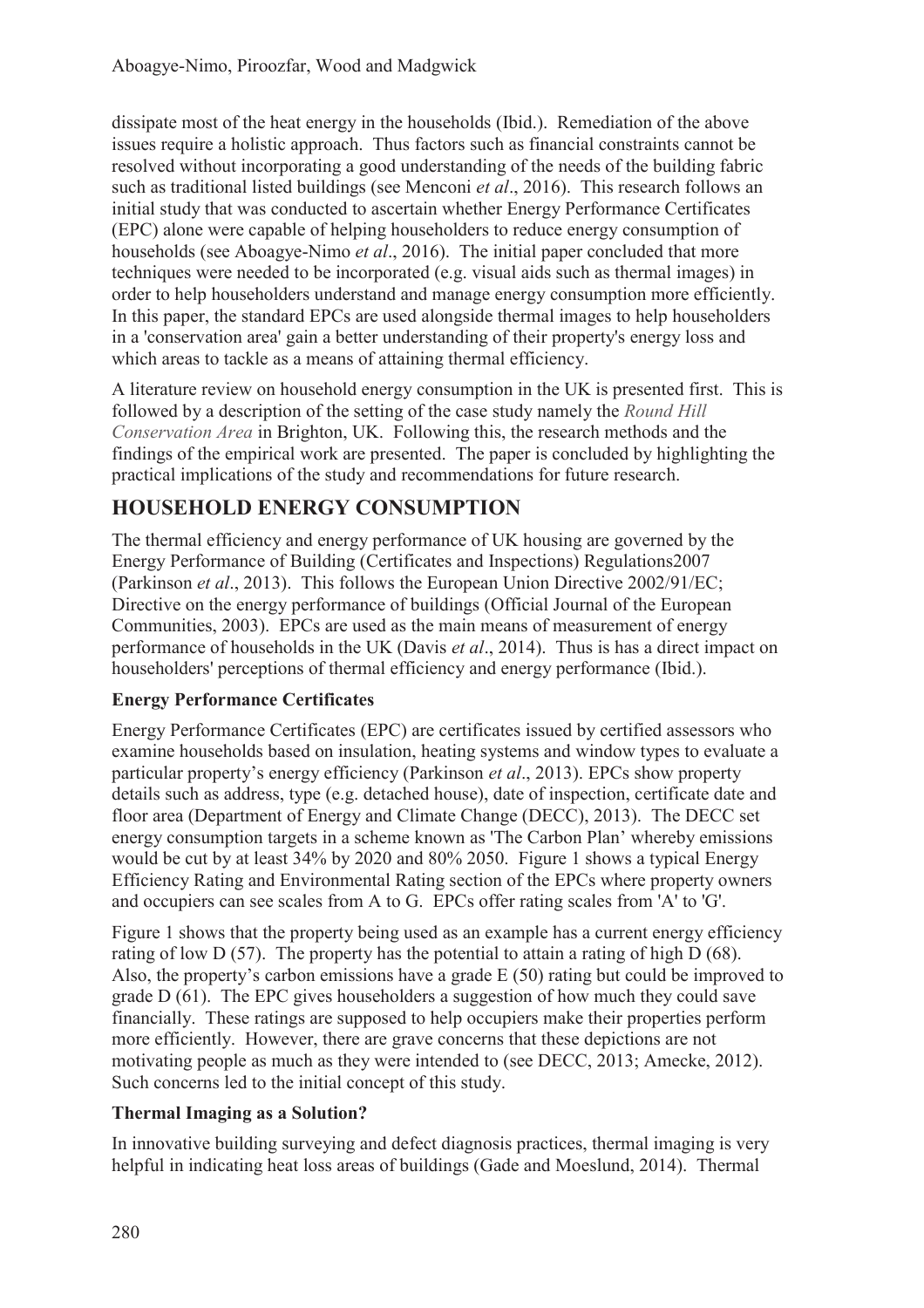imaging is the technique of using the heat given off by a building or object to produce an image of it or to locate it (Titman, 2001).



*Figure 1: typical EPC (Source: Oakwood Energy Group, 2016)* 

It is a non-invasive method of testing structures (Ibid.). They give more accurate information on heat loss areas and defects such as cold bridging etc. (Gorse *et al*, 2016). Temperature scales are produced alongside thermal images to show users spot temperatures and temperatures of surrounding surfaces (Ibid.). As the EPCs do not show how buildings can make improvements, pairing them with thermal images have been recommended to help better inform occupiers (see Aboagye-Nimo *et al*., 2016).

The location and nature of the Round Hill Conservation Area is presented next.

## **Round Hill Conservation Area**

The Round Hill area falls under the purview of Brighton and Hove City Council. The council offers a detailed history of the area on their dedicated webpage (see Brighton and Hove City Council, 2015 for further detail). The Round Hill area was developed in the 1860s. Local materials were used in the 19th century when the development of the area began. Materials such as bricks were not readily available in the region and hence would have been expensive if they had been adopted. The main indigenous materials at the period were flint and bungaroosh but harder cements, replica stone, and made render (for aesthetic value) became more popular with time. Most of the buildings in the area were originally rendered and had timber sash windows. Welsh slate roofs were previously used for most of the buildings but most of these have subsequently been replaced with concrete tiles. Although most of the development was carried out in the late 19th century, there were a few additions in the 1920s.

An area of 12.05 Hectares (i.e. the Round Hill area) was designated as a conservation area on 6th January 1977. The left hand section of Figure 2 shows a general map of a section of the city of Brighton and Hove. The right hand section of the image (which can also be traced to the larger map) shows an outline of the Round Hill Conservation Area.

The scope of this research project is specifically targeted at the Round Hill area described above. The data collection methods are presented in the following section.

# **RESEARCH METHODOLOGY**

This research utilises case study research methodology with a single case and multiple units of analysis. A case study is a phenomenon is intensively investigated in its natural or conventional setting, where a variety of data sources are used (Benbasat *et al*., 1987). It is popular in social sciences and has a long history in many other disciplines (Creswell, 2007) building upon a constructivist paradigm (Stake, 1995).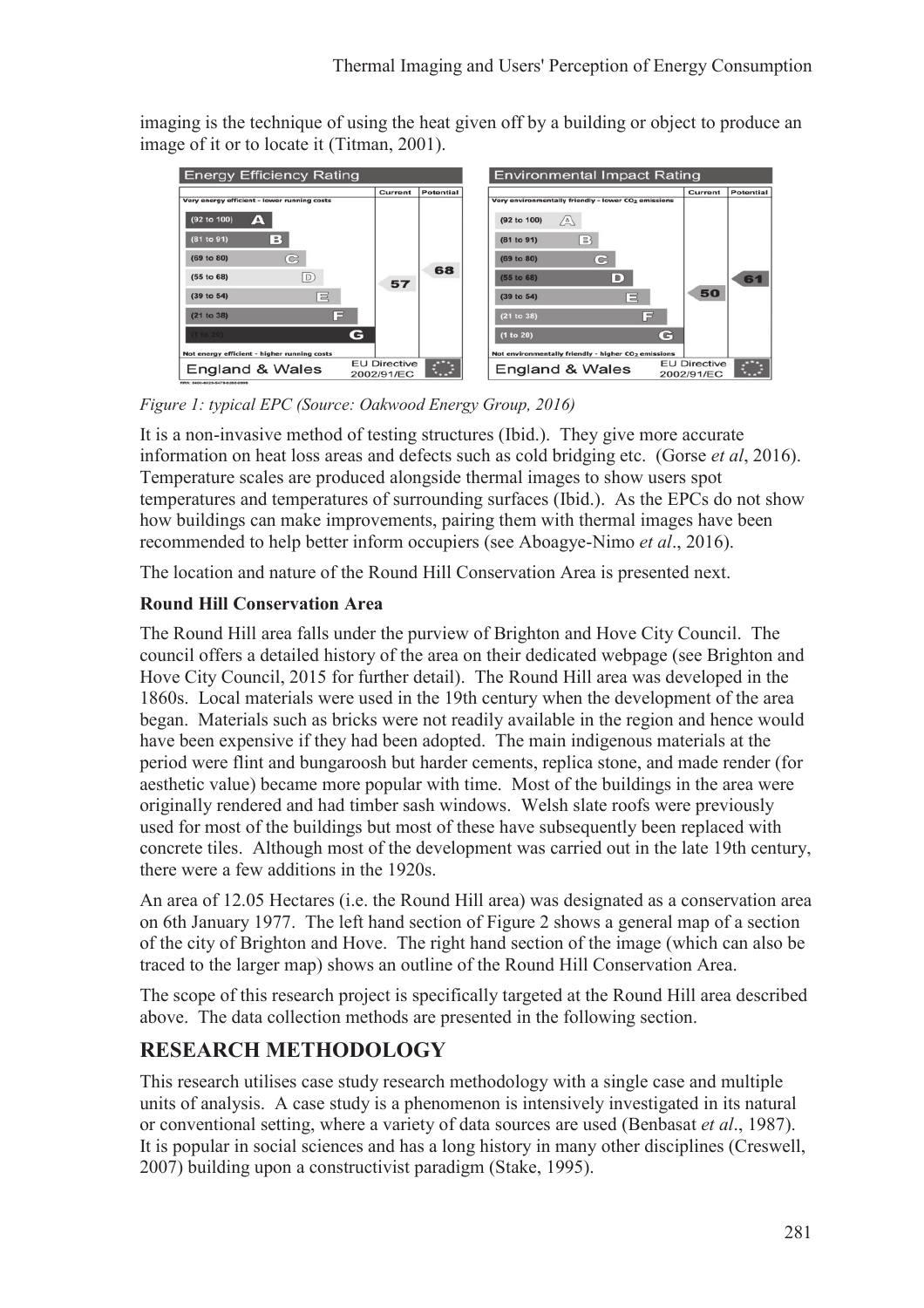

*Figure 2: Round Hill Area (Google, 2017 and Brighton and Hove City Council, 2017)*

The robustness of case study as a methodology is argued for by highlighting that " a fatal flaw in doing case studies is to conceive of statistical generalization as the method of generalising the results of the case study" Yin (2009:38) because cases are not sampling units and should be treated as experiments (Tsang 2013). Furthermore to elaborate on the single-case (and multiple-units) studies, Yin (2014) suggests that thinking in such confusing terms as "small sample size of cases" - as if a case were equivalent to a respondent in a survey - should be avoided, to aim towards analytic generalisation. A mainly qualitative approach was adopted for this study hence the views and opinions of the respondents were sought over numerical and statistical outcomes (Fellows and Liu, 2015).

In collaboration with the Round Hill Society (see The Round Hill Society, 2017), this research project has an overall aim of establishing a continuous long-term working relationship with local communities in Brighton and Hove under the University of Brighton's Community University Partnership Programme (CUPP). Thus a longitudinal study into occupants' behaviours and social trends has commenced.

Data collection for this research was carried out in three different chronological phases. The initial phase was a structured interview of householders followed by collection of thermal image data in the second phase during heating season in 2016. The final phase comprised semi-structured interviews with householders using information collected from the initial phases.

In order to carry out a study with findings that are valid and reliable, it was important that robust and ethical measures were taken into consideration during the data collection stages (Fellows and Liu, 2015).Since the data being collected was specific to a relatively small locality, ethical measures were critical to the overall integrity of the study. Participants were informed of the confidentiality and anonymity that would be used while handling their information especially personal opinions and household choices.

## **Phase One: Structured Interviews**

Building upon the advantages of structured interviews, where an interviewer can administer questionnaires based on standardised and predetermined questions (Fellows and Liu, 2015). and where the standardised schedule of this approach helps with the specific themes or topics being explored (Saunders *et al*., 2009), in this phase, the questions sought to gain insight into the states of households such as recent improvements or alterations in relation to thermal energy loss and sustainable measures that had been adopted. The time householders had owned/occupied their properties was also asked in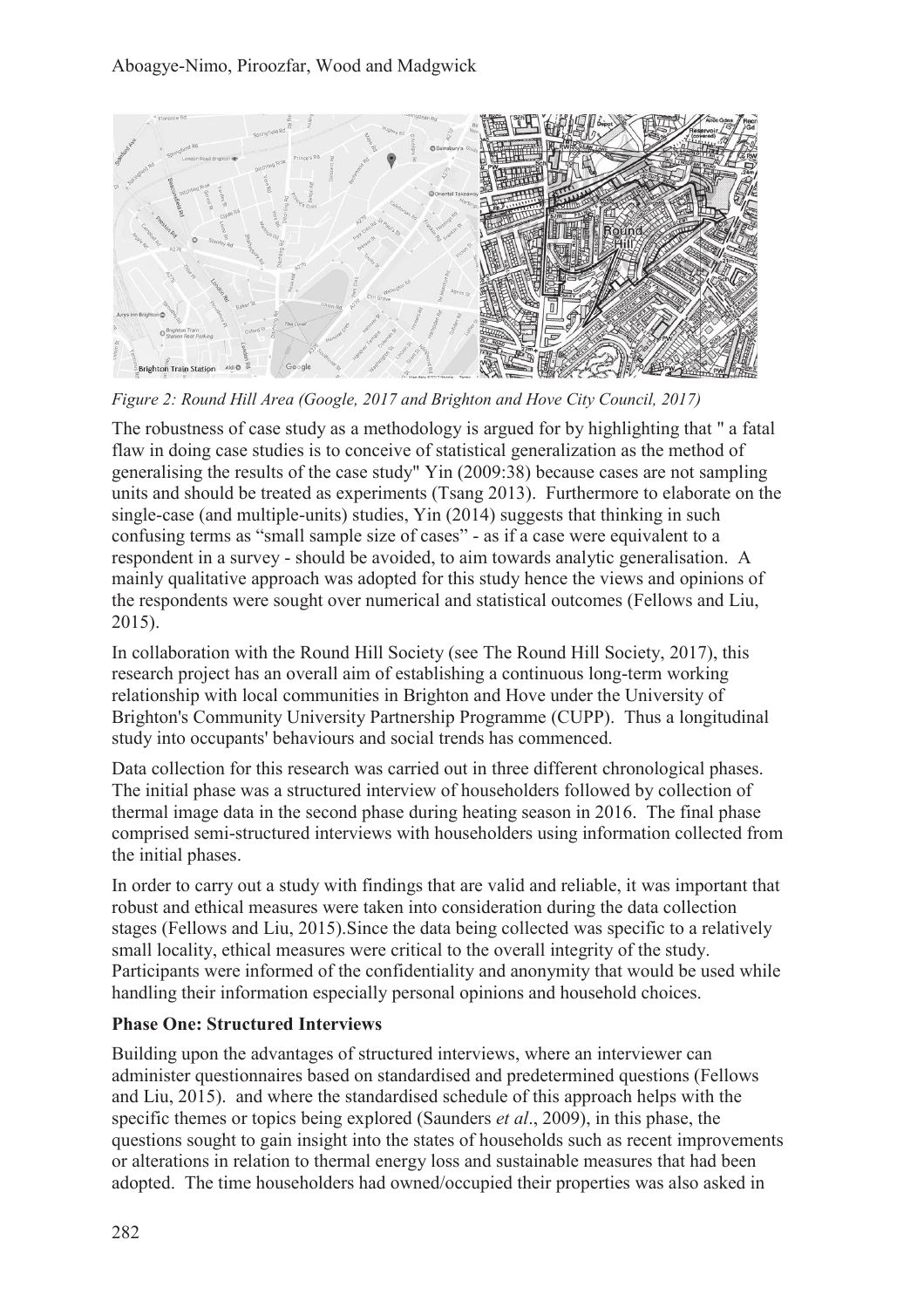order to gain an overview of the common practices available at the time of moving in. Furthermore, participants were asked to give their views on their EPCs and whether they believed they could further make changes based on the certificates.

Having gained an overview of the physical states and layouts of the various properties, a selection of participants/properties were selected for thermal imaging. A purposive sampling method was used in order to gain a generalizable outcome of the Round Hill area. The selection criteria included number of bedrooms, number of floors, types of windows, and occupants' views on EPCs. That is, so that the research team was ensured that every type of house in the area was represented in the study. More importantly, because the Round Hill area was developed in phases, it was imperative that every street was also represented in the research.

#### **Phase Two: Thermal Images**

Thermal images of chosen households were captured on a winter night to ensure that the heat loss of households would be captured more accurately. In order to ensure that the various properties would fall under similar/controlled conditions, the chosen properties were asked to turn on their heating systems prior to and during the period of data collection.

The original photos and thermal images were taken from consistent locations/angles in order to give the research participants (householders) a contextualized view of their properties' heat loss patterns. Figure 3 shows a thermal image of a bay window of one of the households used in the study.



*Figure 3: Thermal image of a bay window in the Round Hill Conservation Area* 

In the image, it can be observed that the basement is radiating more heat in comparison to ground floor. A total of 40 properties were included in the thermal imaging phase.

## **Phase Three: Semi-Structured Interviews**

Semi-structured interviews were subsequently conducted with the householders included in the thermal imaging phase. The participants of the semi-structured interviews were solely or partly responsible for making decisions in the household with regards to energy consumption. Open-ended questions were used to encourage participants to share their views and opinions on the various topics presented. The questions and topics ranged from general issues (e.g. climate change/global warming) to very specific issues (e.g. how they had attempted to reduce energy consumption and improve thermal efficiency in their various properties). The interviews were recorded (with participants' permission) and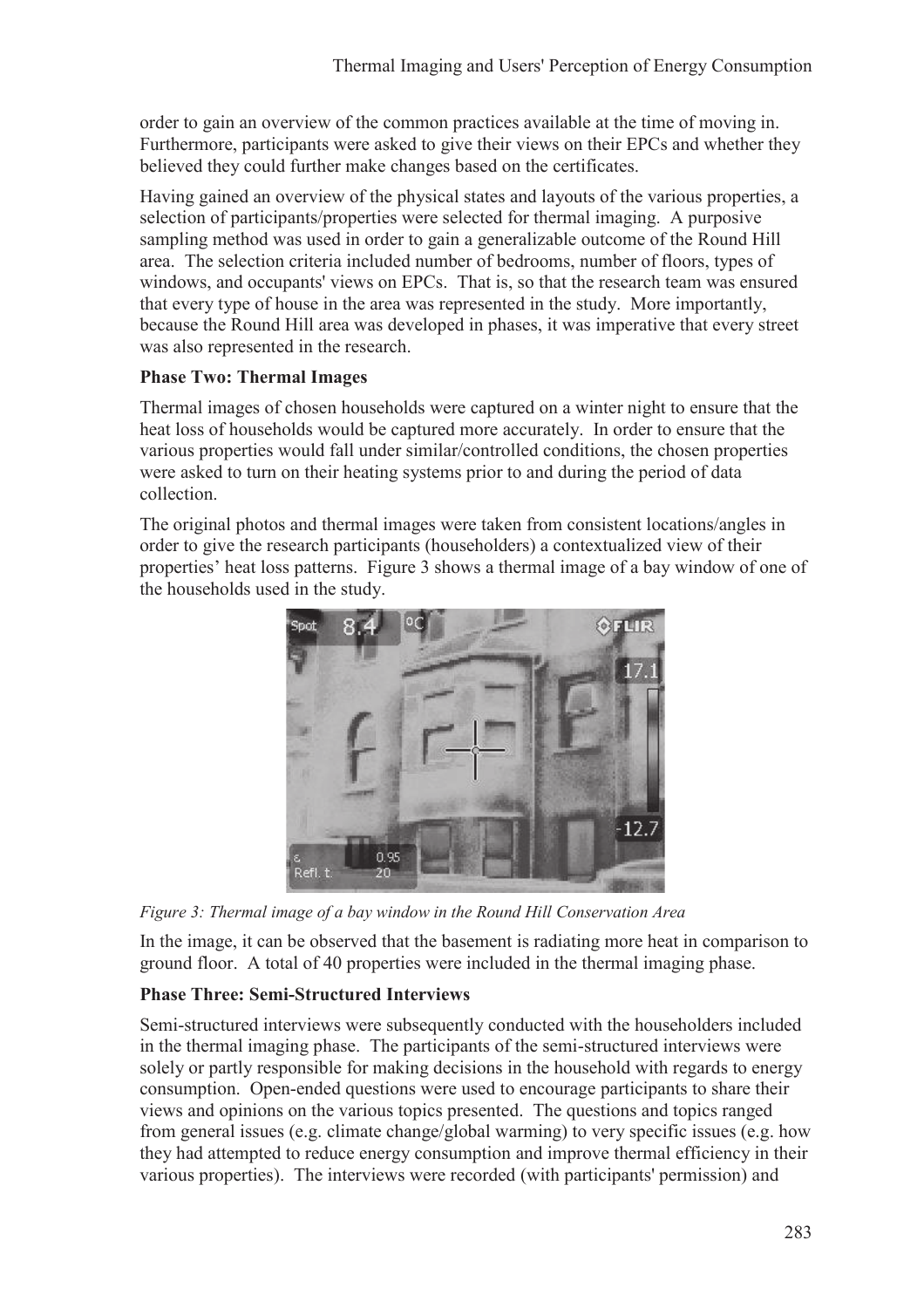transcribed verbatim. Views presented in the findings and analysis section of this paper are attributed to pseudonyms and not the real names of the respondents for ethical reasons.

# **FINDINGS AND ANALYSIS**

In this section, findings and analysis presented include the current state of the housing stock. Furthermore, the thermal efficiency of these properties according to householders will be discussed. The general awareness of participants with regards to the technical aspects of the properties and the participants' views on adopting innovative measures will be explored.

### **Round Hill Housing Stock and Participants' Awareness**

To a large extent, many householders were aware of technical components of their properties. It was revealed that during the processes of improving thermal efficiency and carrying out routine maintenance works, occupants had conducted personal research on the technical components of their buildings and subsequently contacted tradesmen to work on their properties.

Many of the participants of the study had altered their properties by some means. The main areas that had been altered included sash windows, loft space insulation, chimney breasts and draught proofing.

Efforts had evidently been made to improve the thermal efficiency of the properties. Many of the properties were also considered as work in progress. Anthony stated that he and his partner were looking forward to making further improvements:

I am planning on renovating the area by the basement front door as a lot of heat is lost. A new door was fitted in 2009 but draught still comes from that area as the door had to be eased because it did not open during prolonged periods of wet weather. - Anthony

Similar to Anthony, other householders implied they wanted to make improvements to their properties in order to save energy and cost. Most participants had some form of idea about how they wanted to improve their properties' energy efficiency.

Brian, who works as a professional in construction, indicated that many of his neighbours had made *'supposed improvements'* to their properties but were ill-advised and hence had inherited residual issues or defects including condensation and damp. Although he explained that he was happy to share his wealth of knowledge with other householders, he admitted that he had not had the opportunity and time to do so.

## **Thermal Efficiency and EPCs**

EPCs were shown to not have influenced participants' views. Particularly, many participants could not find their EPCs or had not received new ones after making improvements. When asked about the thermal efficiency of their properties, the participants all agreed that thermal efficiency was a problem in the area. The responses regarding this thermal efficiency included the following:

Not efficient, like many loosely constructed Victorian properties. Sanded floor boards in hallway and two reception rooms on ground floor have no insulation beneath and, just 18 inches above bare earth, will suck in cold air. - Hannah

 [We are] Looking to replace the bathroom window and improve draught proofing in front bays when I next overhaul them. This is a conservation area so strictly I should not install UPVC replacement windows, and would not in any case change the front sliding sash bays as they are part of the way the house should look. - Matthew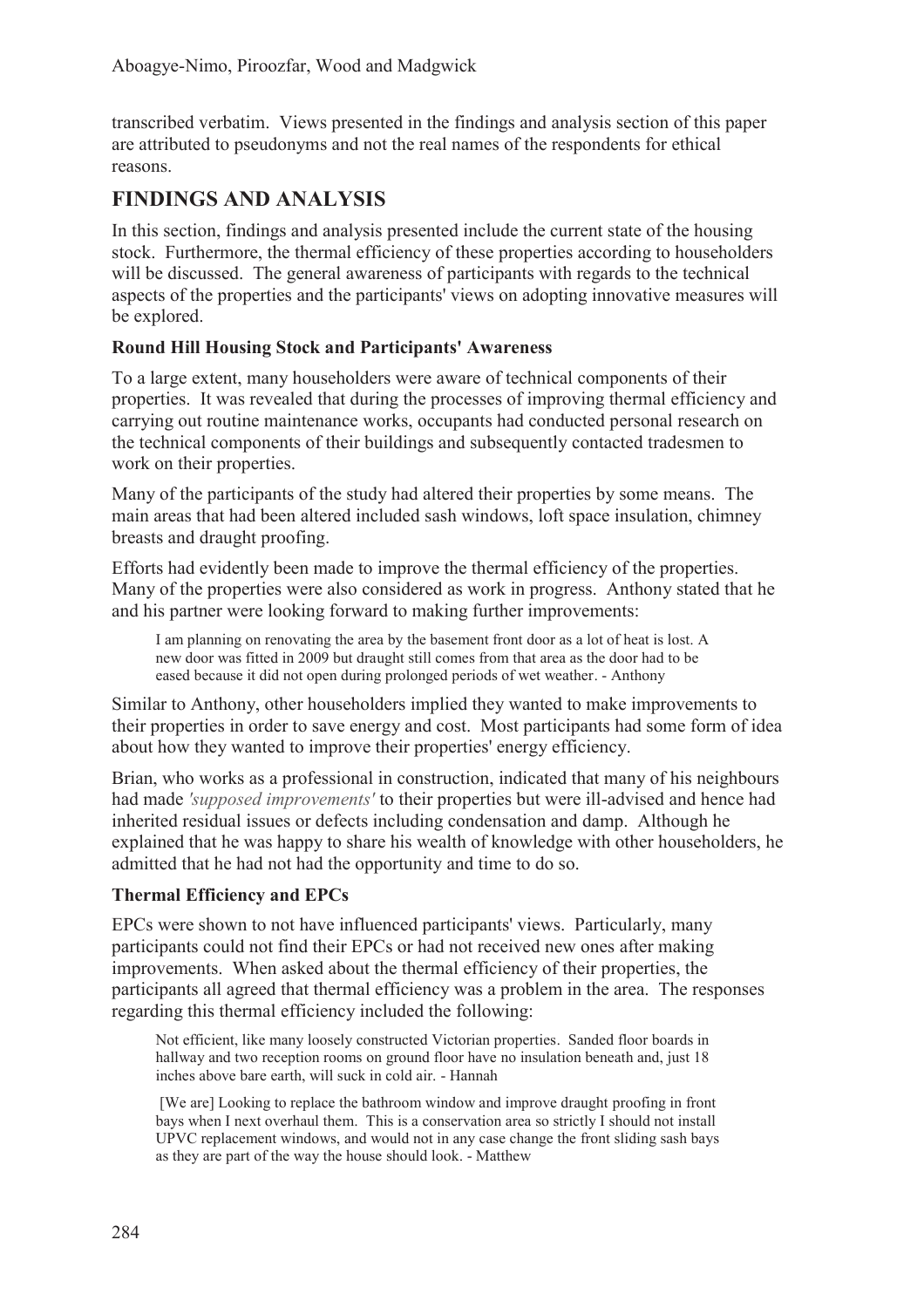There was a general opinion amongst the participants that there were inherent thermal efficiency issues with the type of housing in the Round Hill area. The above views were expressed before the introduction of thermal images. Most participants believed the main way they were losing heat in their properties was because of the windows and doors, and this was yet to be confirmed or debunked using thermal images.

Following the collection of thermal images, participants were then introduced to the collected data. Figure 4 shows one of the properties used in the study.



*Figure 4: Typical photo of house and corresponding thermal images* 

Although Jerry (the owner of property in figure 4) thought he could not make much improvements as indicated by his EPC, the thermal image gave him a completely different opinion. He confessed that he knew he could not do much about the windows but he was *'surprised'* that he was losing heat through the solid walls. His bedroom walls upstairs were giving off more heat than his windows and this was of some concern to him. As far as he was concerned, this should have never been the case.

Some participants had also noticed that they had to heat up the basements much more than other parts of their houses and the thermal images revealed that their solid walls coupled with single glazed windows were the main reason for this loss.

#### **Issues with 'Hard-To-Treat' Homes**

'Hard-to-treat' homes are defined as dwellings which usually contain solid walls, no loft space to insulate, no connection to the gas network or are high-rise (Dowson *et al*., 2012). Dwellings that fall under this category cannot be upgraded easily or cost effectively using conventional measures such as cavity wall insulation, loft insulation and modern gas central heating (Ibid.). The Round Hill properties fall under this category and the participants' stories on how difficult it was to prevent draught and heat loss puts the name 'hard-to-treat' into perspective. One of the main problems with such properties is the resultant issues that arise following attempts to manage heat loss such as damp and condensation issues.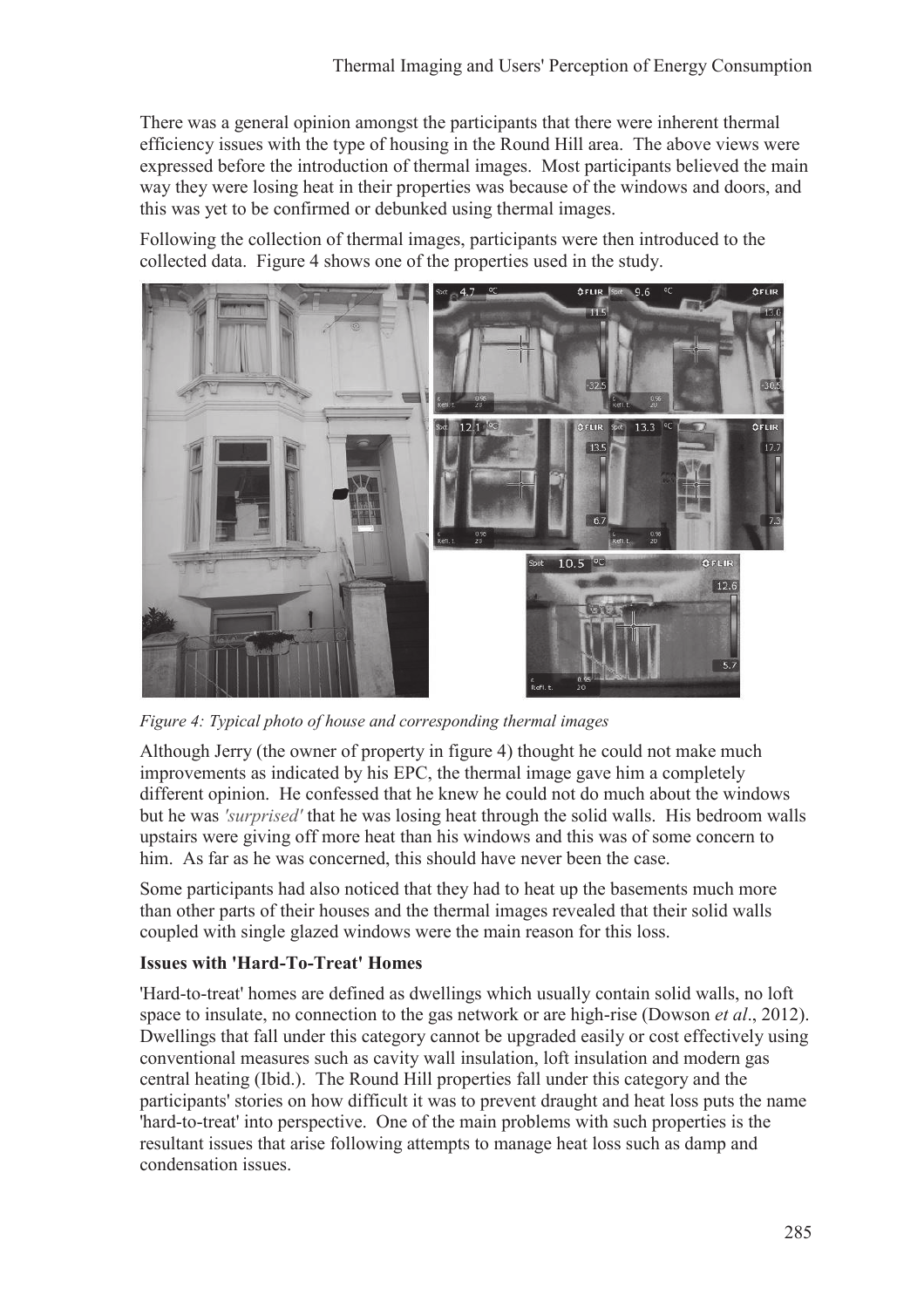#### *Damp and condensation*

Damp, condensation and mould conditions were common with many of the properties according to the occupants. Although many householders had *'plastered and dampproofed their walls'*, they were not certain that their solutions were *'100% efficient'*. An expert in restoration, David (not a Round Hill Society member) was consulted for his views and he explained that buildings of that era needed to be *'dried out for months'* in order to be certain that the damp is completely eradicated. Many of the participants believed there were simple solutions to eliminating damp issues, for example: *"We've blamed it on the windows" - Mark*

Mark had ordered new windows at the time of the study. However, David recommended a holistic approach that involved the following:

- Changing lifestyle and producing less moisture
- Better ventilation to remove moisture, whether natural or mechanical
- Improving insulation and draught proofing
- Introducing damp proof courses
- Avoiding intermittent heating

Insulation and draught proofing seemed to be the main method adopted by most of the participants. The other practices recommended in the above list had not been considered by householders.

### **Barriers to Uptake of Innovative Trends**

Householders are happy to take on innovative ideas to improve their thermal efficiency and improve their overall energy consumption. In a pragmatic manner, they were all weary of the limitations. A participant stated the following:

I think we knew it was an old house which needed a lot of help - Jerry

Due to conservation, some households are not able to place solar panels on specific faces of their buildings.

The barrier of maintaining the conservation value of the building and therefore, you're limited in what you can do… I like living here because I love the look of the buildings Sarah

Sarah was particularly interested in *'clever ways'* to help improve energy efficiency especially with her floors. John also stressed that he was happy to take up new and innovative ideas that would help the thermal efficiency of their property as long as it was environmentally friendly. He added that he would not mind saving up enough money for such improvements giving a typical example of a £14,000 bill for recent window replacement. Unlike findings from Aboagye-Nimo *et al* (2016) and Power (2008), costs did not seem to deter the occupants of the Round Hill area as far as practical improvements were concerned.

# **Conclusions and Practical Implications**

This paper has presented findings from a study on the Round Hill Conservation Area in Brighton. It has been identified that property owners and occupiers in this area are keen on improving thermal efficiency and wanted to use innovative approaches to manage the hard-to-treat properties. Unlike previous studies (especially the initial research upon which the current study was based), the participants in this situation did not consider financial constraints as the main barrier to improving thermal efficiency. EPCs had not made any difference to the participants because they had accepted that conservation areas meant they would have to accept the poor thermal efficiency that came with it.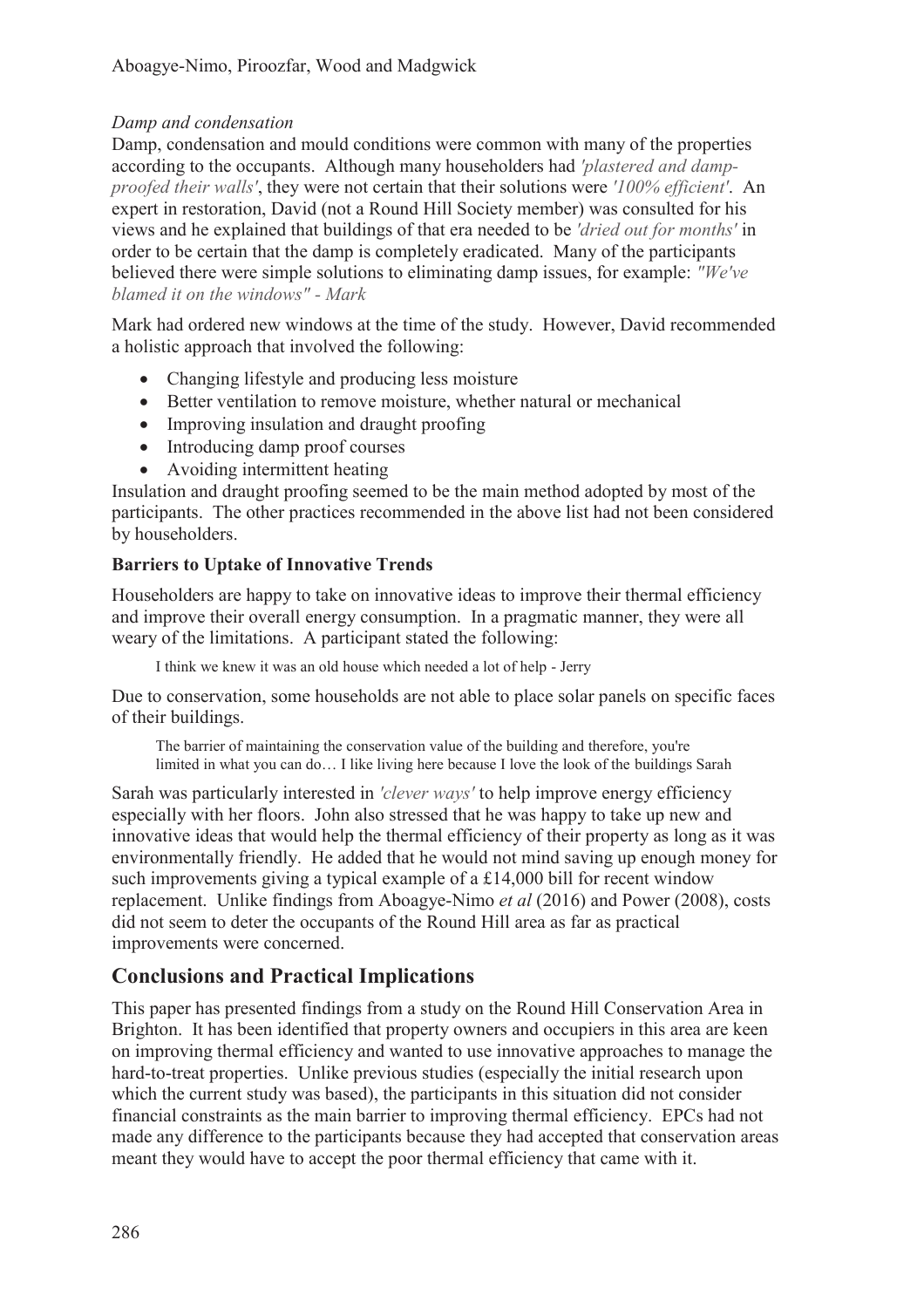Furthermore, shortage in housing in the city of Brighton and Hove means occupants are compelled to accept their properties as they are.

Findings from this study are firstly being disseminated to members of the Round Hill Society. A community engagement meeting will be organised whereby David (the conservation expert) will discuss innovative ways of improving thermal efficiency based on the research data. The findings will be further extended to designers, housing associations, tenant associations and local councils. Also similar local communities such as Kemp Town in Brighton will be informed on how they can improve their energy performance without having to solely rely on EPCs.

As part of the ongoing project, data loggers will be placed in selected homes to assess indoor air quality of properties in the Round Hill area in the near future to shed further light on other aspects pertaining to energy refurbishment of hard-to-treat dwellings.

# **ACKNOWLEDGEMENT**

The authors are grateful to the Round Hill Society for their collaborative effort in developing this practical research project which will go a long way to help the wider community of the East Sussex County.

# **REFERENCES**

- Aboagye-Nimo, E, Piroozfar, A, Wood, H, Farr, E R P and Rayner, C (2016) An exploratory study of the impact of visual representation on perception of energy consumption in UK households. *In*: *RICS The Construction, Building and Real Estate Research Conference 2016*, Toronto, Canada, 20 September 2016.
- Amecke, H (2012) The impact of energy performance certificates: A survey of German home owners. *Energy Policy*, **46**, 4-14.
- Armitage, P, Godoy-Shimizu, D, Steemers, K and Chenvidyakarn, T (2015) Using Display Energy Certificates to quantify public sector office energy consumption. *Building Research & Information*, **43**(6), 691-709.
- Benbasat, I, Goldstein, D.K, Mead, M, (1987) The case research strategy in studies of information systems, *MIS Quarterly*, **1**(3), 369-386.
- Brighton and Hove City Council (2015) *Conservation Area: Round Hill*. Available: http://www.brighton-hove.gov.uk/sites/brightonhove.gov.uk/files/Conservation Area Roundhill Dec 2015.pdf [Accessed 6th April 2017].
- Brighton and Hove City Council (2017) *Round Hill Conservation Area*. Available from https://www.brighton-hove.gov.uk/content/planning/heritage/round-hill-conservation-area [Accessed: 7th April 2017].
- Creswell, J (2007) *Qualitative Inquiry & Research Design: Choosing Among Five Approaches*. London: Sage.
- Davis, P T, McCord, J A, McCord, M and Haran, M (2015) Modelling the effect of energy performance certificate rating on property value in the Belfast housing market. *International Journal of Housing Markets and Analysis*, **8**(3), 292-317.
- Dowson, M, Poole, A, Harrison, D and Susman, G (2012) Domestic UK retrofit challenge: Drivers, barriers and incentives leading into the Green Deal. *Energy Policy*, **50**, 294 305.
- Fellows, R and Liu, A (2008) *Research methods for construction 4th Edition*. Chichester: Wiley-Blackwell.